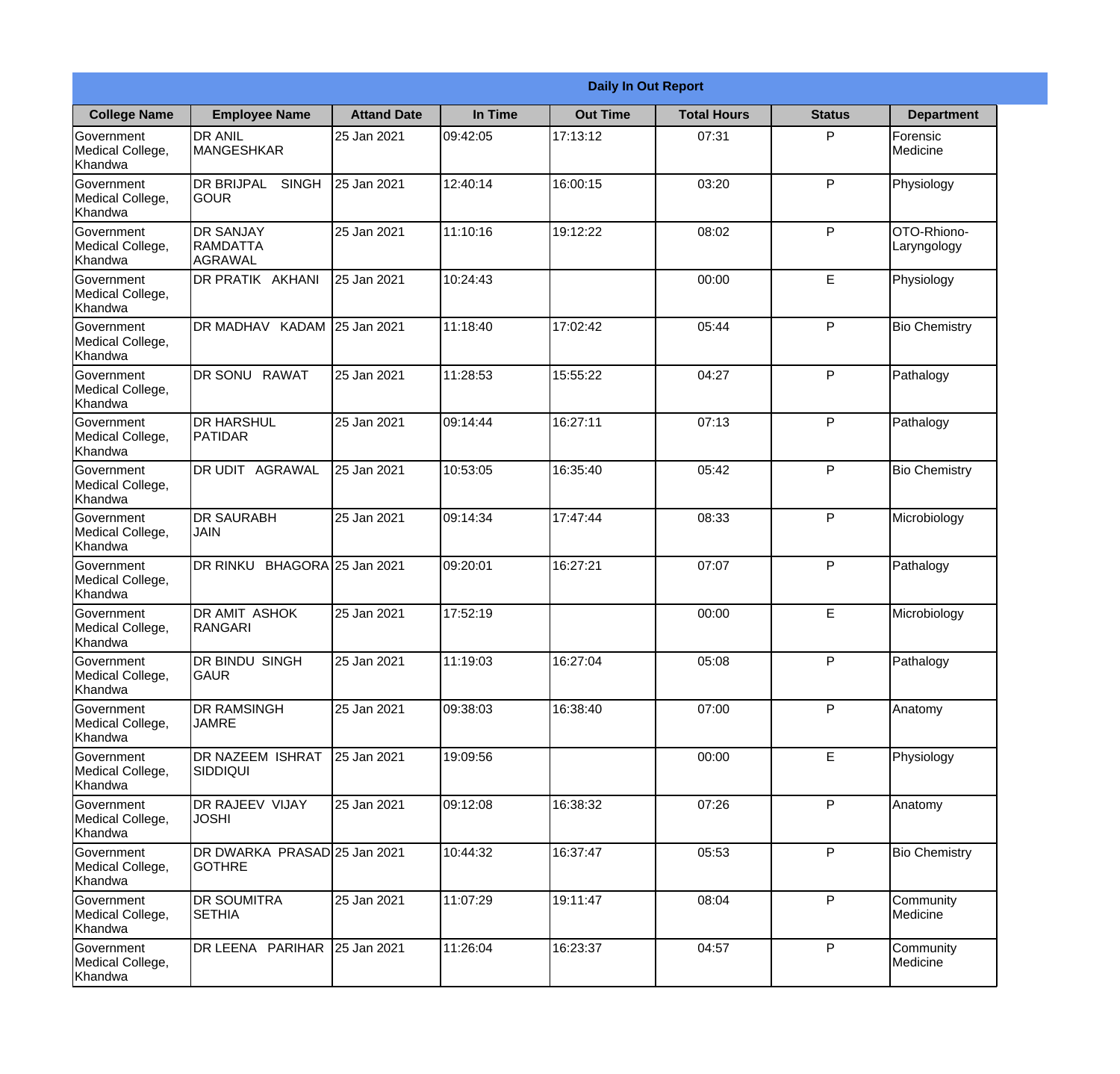| <b>Designation</b>                  | <b>Category</b>     |
|-------------------------------------|---------------------|
| Assistant Professor   Para Clinical |                     |
| Demonstrator/Tutor   Non Clinical   |                     |
| Professor                           | Clinical            |
| Assistant Professor   Non Clinical  |                     |
| Assistant Professor   Non Clinical  |                     |
| Demonstrator/Tutor   Para Clinical  |                     |
| Assistant Professor Para Clinical   |                     |
| Associate Professor Non Clinical    |                     |
| Associate Professor Para Clinical   |                     |
| <b>Assistant Professor</b>          | Para Clinical       |
| Professor                           | Para Clinical       |
| Associate Professor   Para Clinical |                     |
| Demonstrator/Tutor   Non Clinical   |                     |
| Professor                           | <b>Non Clinical</b> |
| Assistant Professor   Non Clinical  |                     |
| Demonstrator/Tutor   Non Clinical   |                     |
| <b>Assistant Professor</b>          | Para Clinical       |
| <b>Assistant Professor</b>          | Para Clinical       |

## **Daily In Out Report**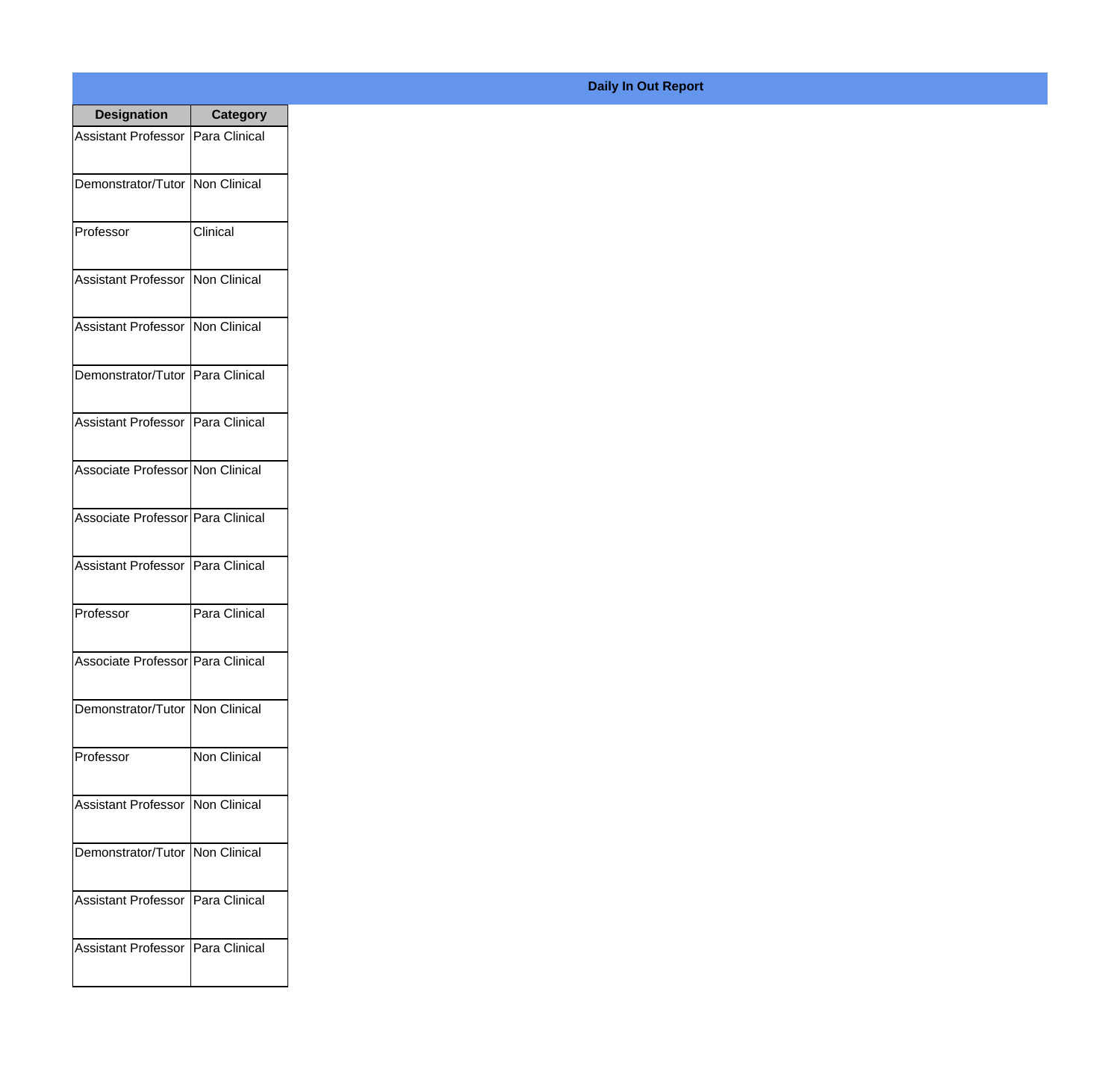|                                                  |                                                |             |          |          | <b>Daily In Out Report</b> |              |                                           |
|--------------------------------------------------|------------------------------------------------|-------------|----------|----------|----------------------------|--------------|-------------------------------------------|
| Government<br>Medical College,<br>Khandwa        | <b>MR PIYUSH KUMAR</b><br><b>MISHRA</b>        | 25 Jan 2021 | 11:13:28 | 18:31:31 | 07:18                      | $\mathsf{P}$ | Community<br>Medicine                     |
| <b>Government</b><br>Medical College,<br>Khandwa | DR SACHIN PARMAR 25 Jan 2021                   |             | 12:28:00 | 19:11:55 | 06:43                      | P            | Community<br>Medicine                     |
| <b>Government</b><br>Medical College,<br>Khandwa | DR PRAMILA VERMA 25 Jan 2021                   |             | 11:42:01 |          | 00:00                      | E            | Paediatrics                               |
| <b>Government</b><br>Medical College,<br>Khandwa | <b>DR DURGESH</b><br>SONARE                    | 25 Jan 2021 | 10:22:17 |          | 00:00                      | E            | Dermatology, Ven<br>ereology &<br>Leprosy |
| <b>Government</b><br>Medical College,<br>Khandwa | DR MANOJ BALKE                                 | 25 Jan 2021 | 09:33:32 | 17:13:29 | 07:40                      | P            | Ophthalmology                             |
| <b>Government</b><br>Medical College,<br>Khandwa | <b>DR SIDDHARTH</b><br>BANODE                  | 25 Jan 2021 | 09:35:52 | 16:12:35 | 06:37                      | P            | Pharmacology                              |
| Government<br>Medical College,<br>Khandwa        | <b>DR PRIYA KAPOOR</b><br><b>KAPOOR</b>        | 25 Jan 2021 | 10:22:48 | 16:51:42 | 06:29                      | P            | Pathalogy                                 |
| Government<br>Medical College,<br>Khandwa        | <b>DR SAPNA</b><br><b>MAHESHRAM</b>            | 25 Jan 2021 | 10:48:42 | 17:27:25 | 06:39                      | P            | Community<br>Medicine                     |
| Government<br>Medical College,<br>Khandwa        | <b>DR RAJENDRA</b><br><b>SINGH MANDLOI</b>     | 25 Jan 2021 | 12:40:20 | 15:59:42 | 03:19                      | $\mathsf{P}$ | <b>Bio Chemistry</b>                      |
| <b>Government</b><br>Medical College,<br>Khandwa | <b>DR SEEMA</b><br><b>SUDHAKARRAO</b><br>SUTAY | 25 Jan 2021 | 11:09:16 | 16:24:26 | 05:15                      | P            | Forensic<br>Medicine                      |
| <b>Government</b><br>Medical College,<br>Khandwa | <b>DR AJAY</b><br>NARWARIYA                    | 25 Jan 2021 | 10:21:50 | 18:36:54 | 08:15                      | P            | Microbiology                              |
| Government<br>Medical College,<br>Khandwa        | <b>DR NISHA</b><br><b>KAITHWAS</b>             | 25 Jan 2021 | 10:17:41 | 16:15:20 | 05:58                      | $\mathsf{P}$ | Psychiatry                                |
| <b>Government</b><br>Medical College,<br>Khandwa | DR NISHA<br><b>KAITHWAS</b>                    | 25 Jan 2021 | 17:40:54 |          | 05:58                      | P            | Psychiatry                                |
| Government<br>Medical College,<br>Khandwa        | <b>DR ANANT</b><br>TUKARAM PAWAR               | 25 Jan 2021 | 19:12:15 |          | 00:00                      | E            | Community<br>Medicine                     |
| Government<br>Medical College,<br>Khandwa        | DR RAJU                                        | 25 Jan 2021 | 09:58:32 | 18:12:26 | 08:14                      | P            | Forensic<br>Medicine                      |
| Government<br>Medical College,<br>Khandwa        | <b>DR MAHENDRA</b><br>PANWAR                   | 25 Jan 2021 | 09:30:05 |          | 00:00                      | E            | Orthopaedics                              |
| Government<br>Medical College,<br>Khandwa        | <b>DR SITARAM</b><br>SOLANKI                   | 25 Jan 2021 | 11:59:46 | 17:44:52 | 05:45                      | P            | Forensic<br>Medicine                      |
| Government<br>Medical College,<br>Khandwa        | DR RANJEET<br><b>BADOLE</b>                    | 25 Jan 2021 | 10:27:13 |          | 00:00                      | E            | <b>General Medicine</b>                   |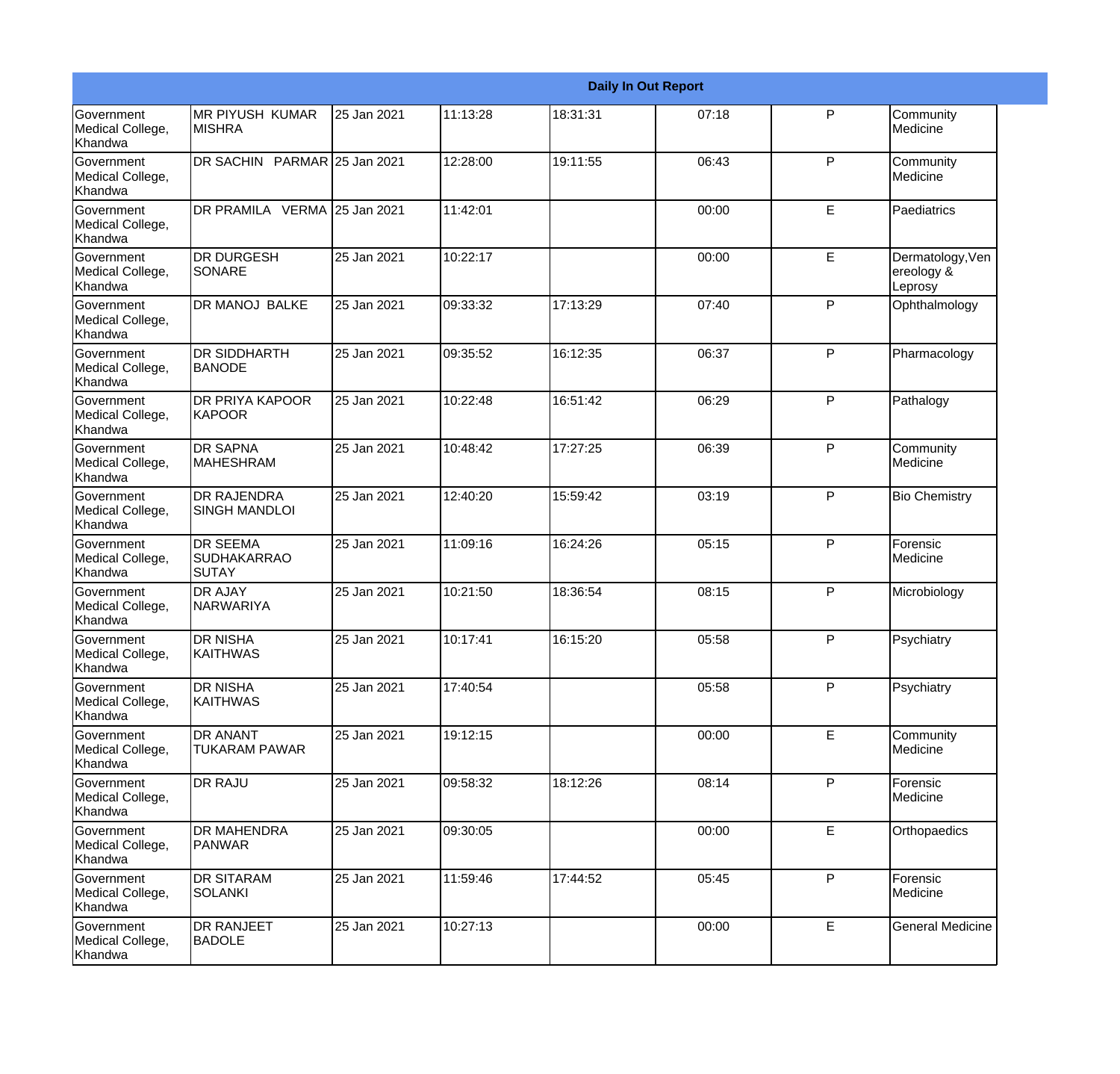| Statistician                        | Para Clinical |
|-------------------------------------|---------------|
| Assistant Professor   Para Clinical |               |
|                                     |               |
| Professor                           | Clinical      |
| Assistant Professor Clinical        |               |
|                                     |               |
| Assistant Professor Clinical        |               |
| Associate Professor Para Clinical   |               |
| Demonstrator/Tutor Para Clinical    |               |
|                                     |               |
| Associate Professor Para Clinical   |               |
| Demonstrator/Tutor Non Clinical     |               |
|                                     |               |
| Professor                           | Para Clinical |
| Demonstrator/Tutor Para Clinical    |               |
| Assistant Professor Clinical        |               |
|                                     |               |
| Assistant Professor Clinical        |               |
| Professor                           | Para Clinical |
| Demonstrator/Tutor Para Clinical    |               |
|                                     |               |
| Assistant Professor Clinical        |               |
| Demonstrator/Tutor Para Clinical    |               |
|                                     |               |
| Assistant Professor Clinical        |               |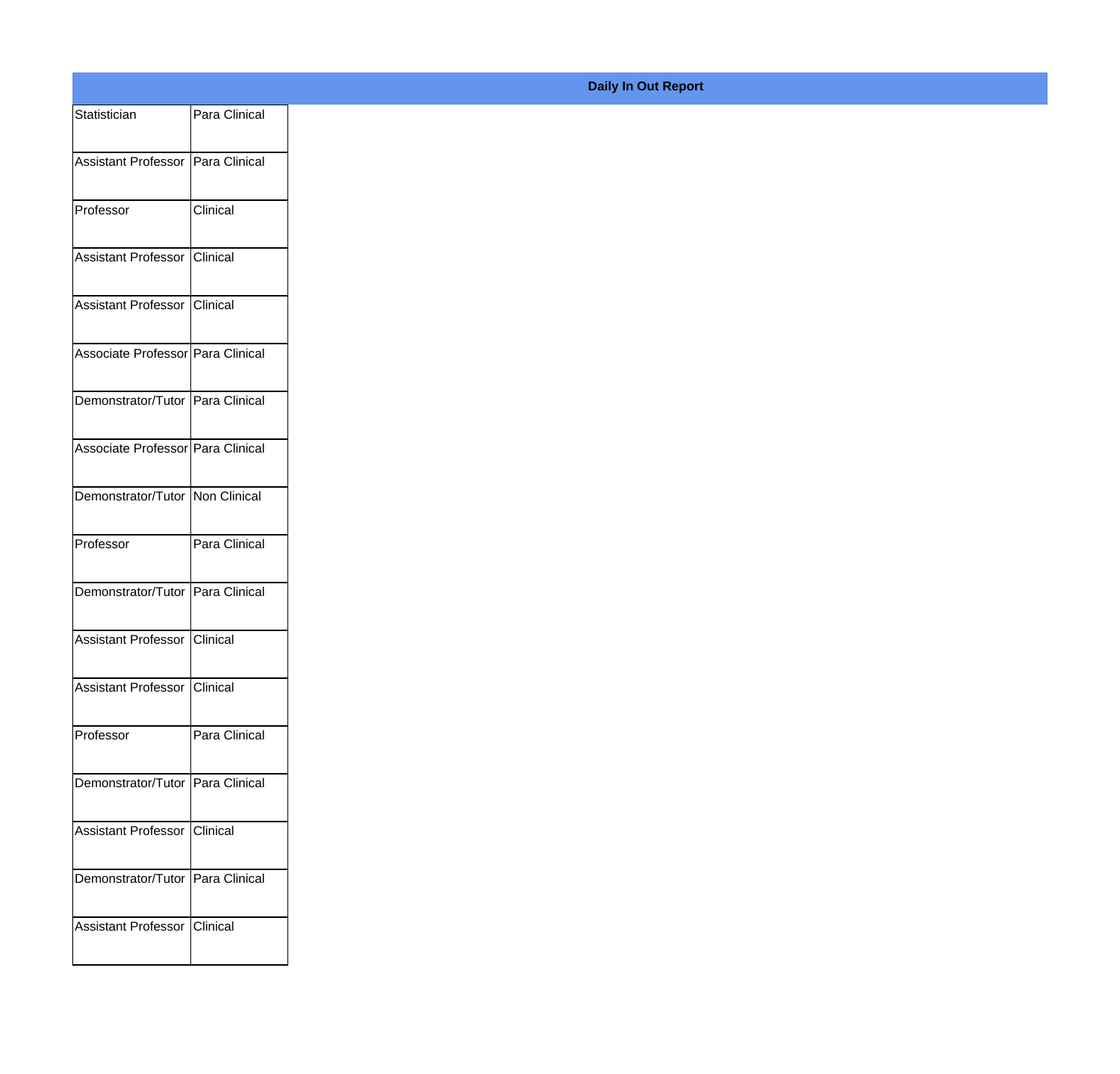|                                                  |                                                   |             |          |          | <b>Daily In Out Report</b> |    |                             |
|--------------------------------------------------|---------------------------------------------------|-------------|----------|----------|----------------------------|----|-----------------------------|
| Government<br>Medical College,<br>Khandwa        | <b>DR ASHOK</b><br><b>BHAUSAHEB NAJAN</b>         | 25 Jan 2021 | 10:44:50 |          | 00:00                      | E  | Forensic<br>Medicine        |
| Government<br>Medical College,<br>Khandwa        | <b>DR NITESHKUMAR</b><br>KISHORILAL<br>RATHORE    | 25 Jan 2021 | 10:34:12 |          | 00:00                      | E  | Pharmacology                |
| <b>Government</b><br>Medical College,<br>Khandwa | <b>DR SANGEETA</b><br><b>CHINCHOLE</b>            | 25 Jan 2021 | 10:56:26 |          | 00:00                      | E  | Physiology                  |
| <b>Government</b><br>Medical College,<br>Khandwa | DR NEERAJ KUMAR                                   | 25 Jan 2021 | 09:31:34 | 16:35:30 | 07:04                      | P  | Dentisry                    |
| Government<br>Medical College,<br>Khandwa        | DR VIJAY NAYAK                                    | 25 Jan 2021 | 10:32:03 | 16:38:24 | 06:06                      | P  | Anatomy                     |
| Government<br>Medical College,<br><b>Khandwa</b> | <b>DR NISHA MANDLOI</b><br>PANWAR                 | 25 Jan 2021 | 09:37:43 | 17:54:28 | 08:17                      | P  | Obstetrics &<br>Gynaecology |
| Government<br>Medical College,<br>Khandwa        | <b>DR SATISH</b><br><b>CHANDEL</b>                | 25 Jan 2021 | 12:03:37 |          | 00:00                      | E  | Pharmacology                |
| Government<br>Medical College,<br>Khandwa        | <b>DR JITENDRA</b><br><b>AHIRWAR</b>              | 25 Jan 2021 | 18:47:55 | 18:48:04 | 00:01                      | P  | Pathalogy                   |
| Government<br>Medical College,<br>Khandwa        | <b>DR JITENDRA</b><br><b>AHIRWAR</b>              | 25 Jan 2021 | 18:49:31 |          | 00:01                      | P  | Pathalogy                   |
| Government<br>Medical College,<br>Khandwa        | <b>DR MUKTESHWARI</b><br><b>GUPTA</b>             | 25 Jan 2021 | 11:33:33 | 18:39:05 | 07:06                      | P  | Pharmacology                |
| <b>Government</b><br>Medical College,<br>Khandwa | DR YASHPAL RAY                                    | 25 Jan 2021 | 12:36:11 |          | 00:00                      | E  | Anatomy                     |
| Government<br>Medical College,<br>Khandwa        | <b>DR DEEPIKA</b><br><b>PANWAR</b>                | 25 Jan 2021 | 10:44:15 | 16:17:24 | 05:33                      | P  | <b>Bio Chemistry</b>        |
| Government<br>Medical College,<br>Khandwa        | <b>DR VISHAL</b><br><b>KUMAR</b><br><b>THAKRE</b> | 25 Jan 2021 | 10:23:51 | 17:31:09 | 07:08                      | P  | Physiology                  |
| Government<br>Medical College,<br>Khandwa        | <b>DR SHAILENDRA</b><br><b>SINGH CHOUHAN</b>      | 25 Jan 2021 | 10:53:40 |          | 00:00                      | E. | Orthopaedics                |
| Government<br>Medical College,<br>Khandwa        | DR RINKU YADAV                                    | 25 Jan 2021 | 11:04:35 |          | 00:00                      | E  | <b>General Surgery</b>      |
| Government<br>Medical College,<br>Khandwa        | RENU WAGHMARE                                     | 25 Jan 2021 | 11:20:37 | 17:40:43 | 06:20                      | P  | Community<br>Medicine       |